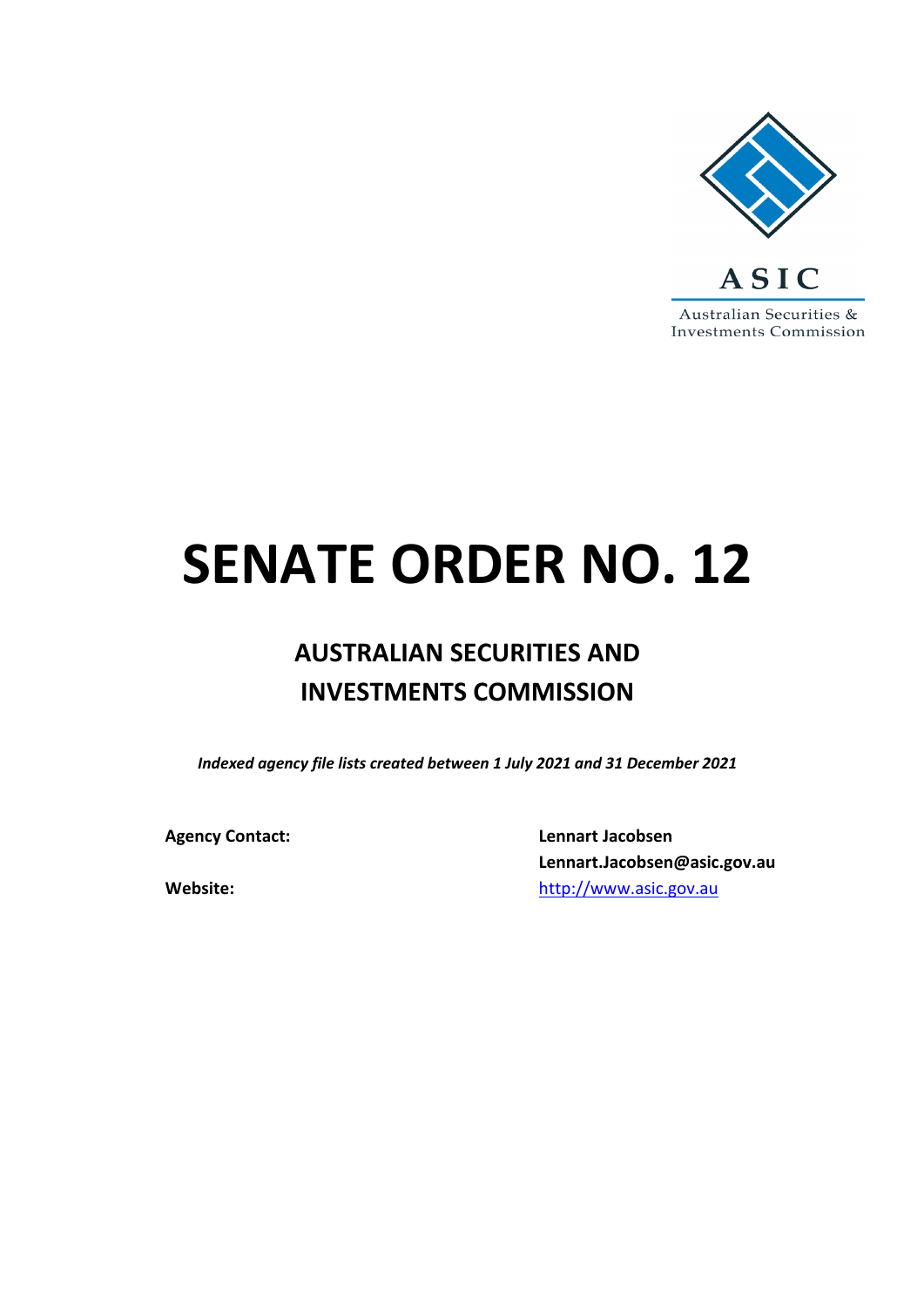| <b>File Name</b>                                                                             | <b>File Number</b> |
|----------------------------------------------------------------------------------------------|--------------------|
| 2021 - PJC - 18 June 2021 - WORD                                                             | F20210000018488    |
| 2021 - PJC - 26 November 2021 - FINAL PDF                                                    | F20210000031854    |
| 2021 - PJC - 27 August - FINAL PDF                                                           | F20210000019228    |
| 2021 - PJC - 27 August 2021 - WORD                                                           | F20210000018434    |
| 2021 - PJC CFS - 26 November 2021 - WORD                                                     | F20210000030730    |
| PJC Private briefing - 2 August 2021                                                         | F20210000017478    |
| 2021 - SELC Supplementary Budget Estimates - 28 Oct 2021 FINAL PDF                           | F20210000029517    |
| 2021 - SELC Supplementary Budget Estimates 28 October 2021 WORD                              | F20210000029130    |
| 2021 - Standing Committee on Indigenous Affairs - 15 December 2021                           | F20210000033290    |
| 2021 Submission - SERC Inquiry into Sterling                                                 | F20210000030199    |
| <b>CDDA Scheme - November 2021</b>                                                           | F20210000033605    |
| 2021 PJC Australian Commission for Law Enforcement Integrity - Inquiry expansion of ACLEI    | F20210000031092    |
| jurisdiction                                                                                 |                    |
| Private briefing - PJC - 3 September 2021                                                    | F20210000018469    |
| SELC Inquiry - Inquiry into Financial Sector Reform (Hayne Royal Commission Response-Better  | F20210000016909    |
| Advice) Bill 2021 [Provisions]                                                               |                    |
| 2021 QoN House of Reps Standing Committee on Economics - 10 September 2021                   | F20210000028021    |
| 2021 House of Reps Standing Committee on Economics - Written QoN                             | F20210000019505    |
| Inquiry into Coronavirus Economic Response Package Amendment (Ending Jobkeeper Profiteering) | F20210000016324    |
| <b>Bill 2021</b>                                                                             |                    |
| 2021 Inquiry into corporate sector engagement with ATSI consumers                            | F20210000033777    |
| 2021 Inquiry into the Prudential Regulation of Investment in Australia's Export Industries   | F20210000020059    |
| 2021 PJC on Corporations and Financial Services - 18 June 2021                               | F20210000016458    |
| PJC on Corporations and Financial Services - 26 November 2021                                | F20210000033022    |
| 2021 PJC on Corporations and Financial Services - 27 August 2021                             | F20210000020258    |
| 2021 SELC Supplementary Budget Estimates - 28 October 2021                                   | F20210000030727    |
| 2021 - Senate Select Committee on Australia as a Technology and Financial Centre             | F20210000026194    |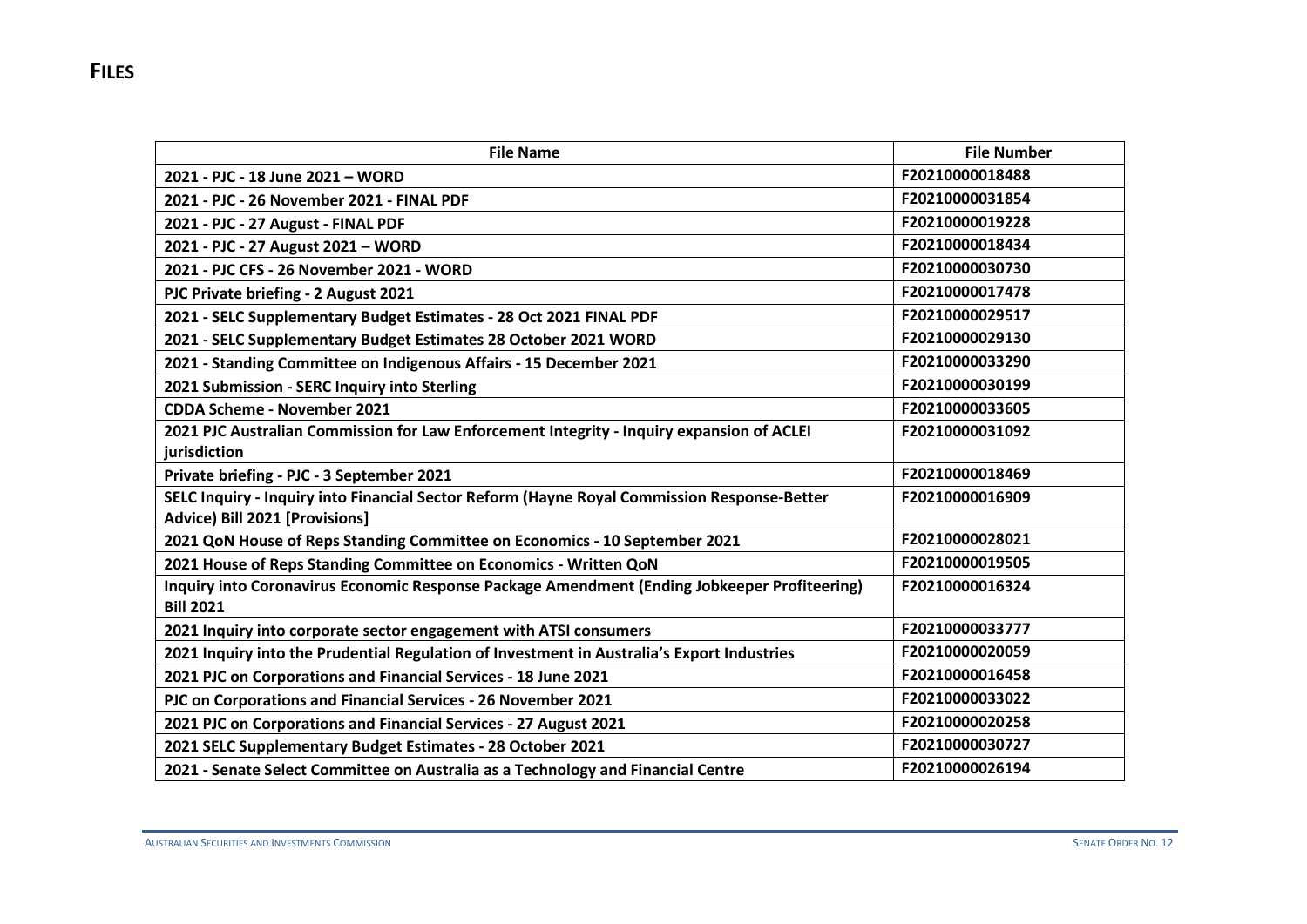| PJC QoN 27 August 2021 - ASX Outage 008 and 009                                                      | F20210000028854 |
|------------------------------------------------------------------------------------------------------|-----------------|
| <b>2022 ASIC Ministerial Submissions</b>                                                             | F20210000033791 |
| Inquiry into corporate sector engagement with Indigenous consumers                                   | F20210000032854 |
| Senate Inquiry into Sterling Income Trust                                                            | F20210000032728 |
| PJC Briefing - Chair's relocation expenses                                                           | F20210000018987 |
| CC 001-2019 - Courtesy consultation from AFP dated 10 November 2020                                  | F20210000031399 |
| CC 001-2021 - Courtesy Consultation from ACLEI dated 6 April 2021                                    | F20210000031385 |
| CC 001-2022 - Courtesy Consultation from ACCC dated 30 September 2021                                | F20210000031387 |
| CC 002-2019 - Courtesy consultation from ATO dated 17 October 2019                                   | F20210000031401 |
| CC 002-2022 - Courtesy consultation from AFP dated 4 November 2021                                   | F20210000031395 |
| CC 003-2020 - Courtesy consultation from the NZ Ministry of Business Innovation and Employment       | F20210000031516 |
| dated 11 August 2020                                                                                 |                 |
| CC 003-2022 - Courtesy consultation from AFP dated 12 August 2021                                    | F20210000031400 |
| CC 004-2022 - Courtesy consultation from ATO dated 7 October 2021                                    | F20210000031403 |
| CC 005-2019 - Courtesy consultation with the CDPP dated 24 July 2021                                 | F20210000031501 |
| CC 005-2019 - Courtesy consultation with the CDPP dated 24 September 2019                            | F20210000031503 |
| CC 005-2022 - Courtesy consultation from the ATO dated 13 October 2021                               | F20210000031405 |
| CC 006-2019 - Courtesy consultation from the Department of Mines, Industry Regulation and Safety     | F20210000031504 |
| dated 13 August 2019                                                                                 |                 |
| CC 006-2022 - Courtesy consultation from the CDPP dated 6 August 2021                                | F20210000031408 |
| CC 007-2019 - Courtesy consultation from the Department of Minse, Industry Regulation and Safety     | F20210000031508 |
| dated 6 January 2020                                                                                 |                 |
| CC 007-2022 - Courtesy consultation from CDPP dated 28 April 2020                                    | F20210000031417 |
| CC 008-2019 - Courtesy consultation with the Digital Transformation Agency dated 13 December 2019    | F20210000031512 |
| CC 008-2022 - Courtesy consultation from the Department of Mines, Industry Regulation and Safety     | F20210000031419 |
| dated 25 May 2021                                                                                    |                 |
| CC 009-2019 - Courtesy consultation from the Digital Transformation Agency dated 13 December<br>2019 | F20210000031514 |
| <b>ASIC-RBA-CSSF-BCL MOU</b>                                                                         | F20210000028480 |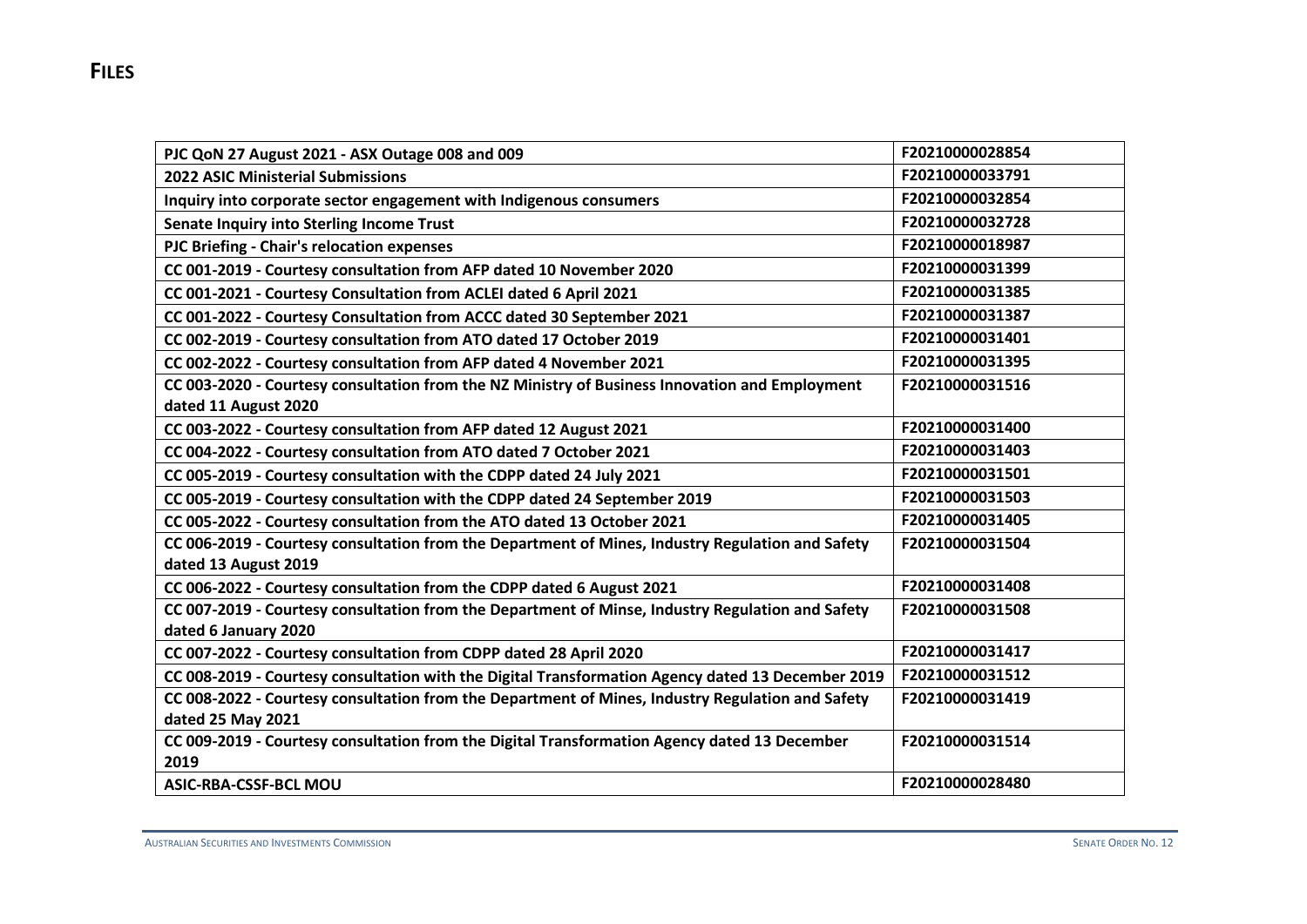| <b>ASIC-RBA-ESMA MOU Update</b>                                | F20210000016869 |
|----------------------------------------------------------------|-----------------|
| <b>AANZFTA</b>                                                 | F20210000017622 |
| <b>CECA - India Australia Free Trade Agreement</b>             | F20210000031639 |
| 20210927 - FSB WIM Teleconference                              | F20210000018846 |
| 20211111 - APRC Meeting                                        | F20210000028019 |
| 20211115 - IOSCO Board Meeting                                 | F20210000028027 |
| 20211116 - Presidents Committee                                | F20210000028029 |
| 20211202 Special Meeting (AM 2022)                             | F20210000032325 |
| 20211004 Teleconference FSEG                                   | F20210000028202 |
| 20211119 Teleconference FSEG                                   | F20210000031448 |
| <b>FSEG Strategy</b>                                           | F20210000016942 |
| <b>IOSCO SPAC Network</b>                                      | F20210000017734 |
| 20210908 - APRC Dialogue with IFRS Foundation-IASB             | F20210000019061 |
| 2021 IOSCO Capacity Building Survey                            | F20210000031590 |
| 20211014-15 - G20-OECD TF on Financial Consumer Protection     | F20210000020765 |
| 2021100 - OECD Experts Group on Finance and Digitisation       | F20210000024154 |
| 20211021-22 - OECD DAF Committee on Financial Markets          | F20210000023185 |
| 2021 - Treasury's young people and financial literacy campaign | F20210000020352 |
| 02. FRAA Matter Management                                     | F20210000031640 |
| 03. FRAA RFIDs                                                 | F20210000031641 |
| 04. Intro Presentations                                        | F20210000032038 |
| <b>Strategy Group presentation to FRAA</b>                     | F20210000030282 |
| <b>CFR - Heads Meeting September 2021</b>                      | F20210000027435 |
| <b>CFR - Heads Meeting February 2021</b>                       | F20210000027542 |
| <b>CRF - Heads Meeting June 2021</b>                           | F20210000027540 |
| <b>CFR Deputies Meeting 2021</b>                               | F20210000017725 |
| <b>Dept of Prime Minister and Cabinet</b>                      | F20210000029403 |
| <b>Material produced to the FRAA</b>                           | F20210000031626 |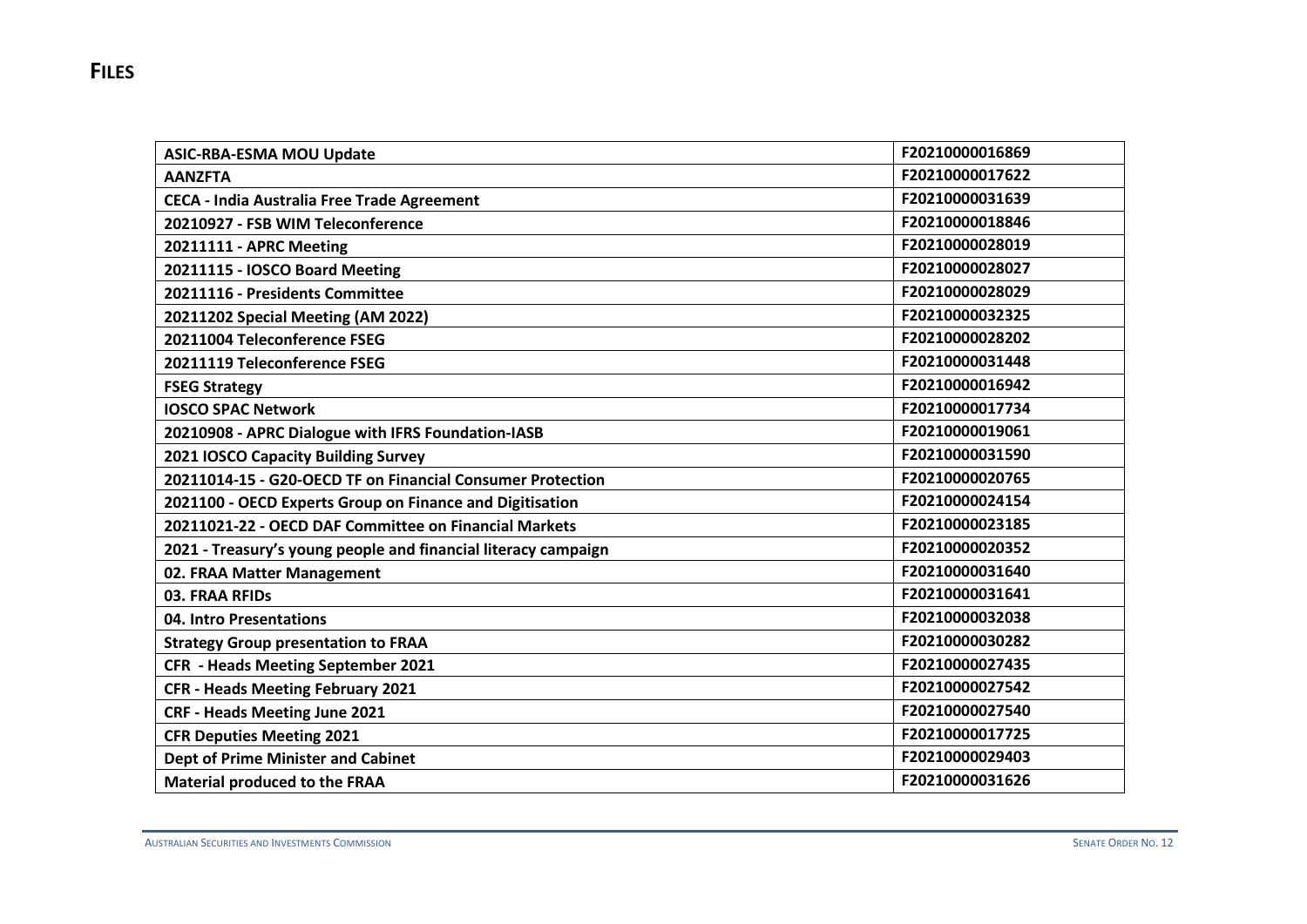| <b>ALRC review - External correspondence</b>                       | F20210000028305 |
|--------------------------------------------------------------------|-----------------|
| COVID-19 - 2021 Response                                           | F20210000017869 |
| <b>FSRC - External Correspondence</b>                              | F20210000016923 |
| <b>FAR ASIC-APRA Joint Status Reports</b>                          | F20210000027371 |
| FAR Core Team Meeting 20210812                                     | F20210000018721 |
| <b>FAR Issues and Risks</b>                                        | F20210000029711 |
| FAR Project Board 20210803                                         | F20210000017088 |
| FAR Project Board 20210909                                         | F20210000018203 |
| FAR Project Board 20211005                                         | F20210000021285 |
| FAR Project Board 20211109                                         | F20210000030279 |
| FAR Project Board 20211216                                         | F20210000032438 |
| <b>FAR Schedules</b>                                               | F20210000017262 |
| <b>FAR Project Plans</b>                                           | F20210000027602 |
| <b>ASX</b>                                                         | F20210000032080 |
| <b>SIRA</b>                                                        | F20210000017007 |
| <b>Financial Markets Authority</b>                                 | F20210000029244 |
| <b>APRA Refresh Workshop</b>                                       | F20210000018728 |
| <b>APRA Sustainability Measures</b>                                | F20210000018727 |
| 2C. Government - DSS                                               | F20210000024459 |
| FFSP External Inquiries 2021-2022                                  | F20210000031301 |
| <b>Israel Securities Authority (Dec 2021)</b>                      | F20210000033480 |
| <b>IOSCO ETF Good Practices</b>                                    | F20210000032811 |
| <b>IOSCO FSB MMFs</b>                                              | F20210000028238 |
| <b>SCORC (Supervisory Cyber and Operational Resilience Centre)</b> | F20210000017984 |
| <b>ISWG</b>                                                        | F20210000033805 |
| <b>AFP</b>                                                         | F20210000032872 |
| IOSCO MMOU MG Subgroup 2021                                        | F20210000029921 |
| <b>IOSCO MMOU Monitoring Group - 2021</b>                          | F20210000030081 |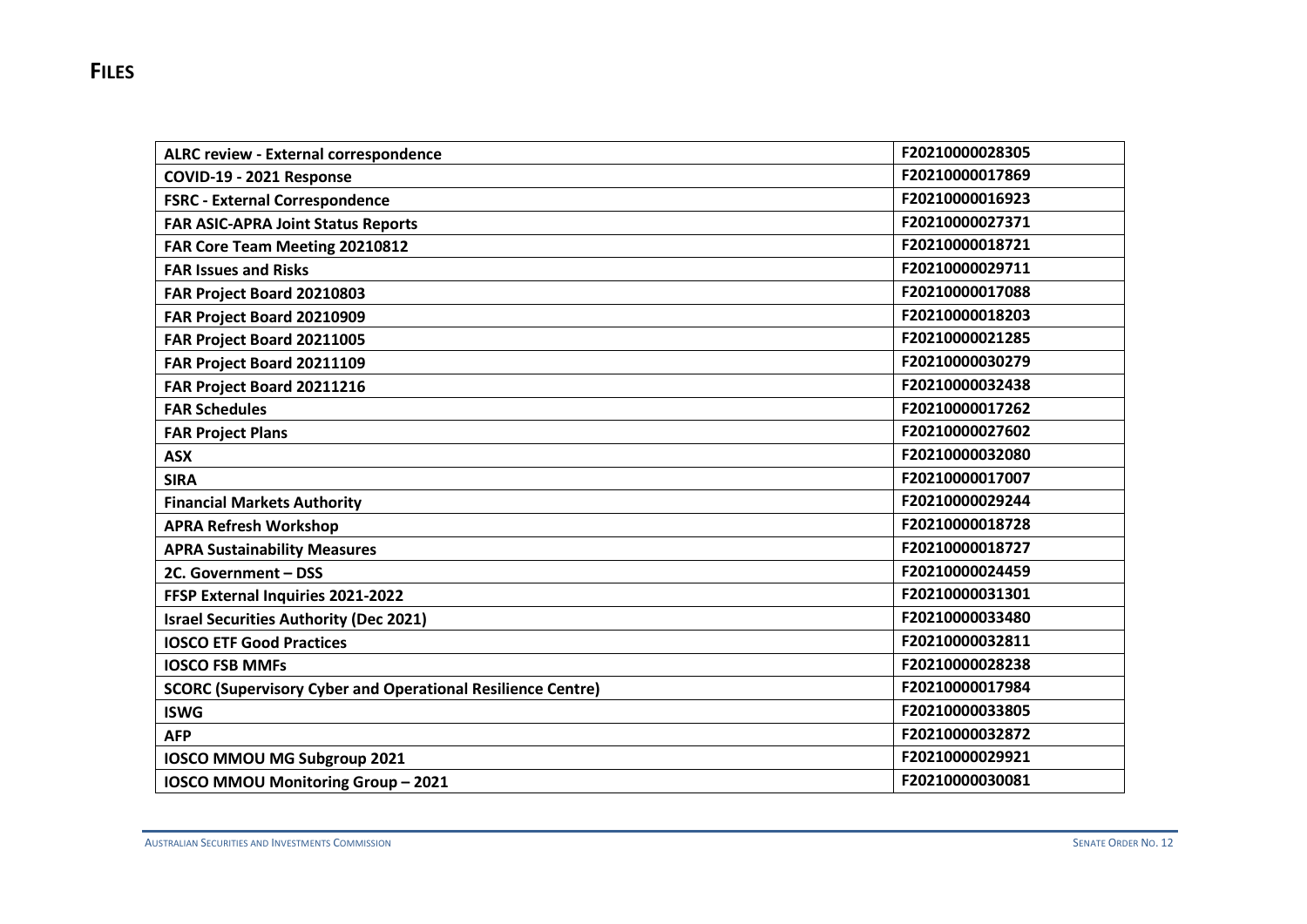| 02.28 PJC Hearings August-September 2021                                                              | F20210000018734 |
|-------------------------------------------------------------------------------------------------------|-----------------|
| 02.30 Budget Estimates Hearing October 2021                                                           | F20210000028979 |
| 02.31 PJC Hearing February 2022                                                                       | F20210000033677 |
| <b>C7 - Risk Reduction Project</b>                                                                    | F20210000030090 |
| 2021 Oct 18 - Conf call                                                                               | F20210000029500 |
| 2021 Sep - C2 Teleconference - virtual meeting                                                        | F20210000018466 |
| C2 - PFOF - Payment for order flow                                                                    | F20210000016047 |
| FSB-IOSCO - TR data analysis for systemic risk monitoring                                             | F20210000033302 |
| House of Representatives - September 2021                                                             | F20210000021286 |
| PJC - February                                                                                        | F20210000033611 |
| PJC hearing - August 2021                                                                             | F20210000018637 |
| PJC hearing - November 2021                                                                           | F20210000030814 |
| <b>PJC</b> briefs                                                                                     | F20210000018893 |
| 405 - Advice in relation to questions from Treasury for copies of all Form 5047 and Form 505's lodged | F20210000018865 |
| between 1 January 202                                                                                 |                 |
| 428 - Summary of AGS advice to Reporting and Information team about the provision of information      | F20210000019573 |
| to Commonwealth entities                                                                              |                 |
| 450 - Request from UK regarding Company Register and Name Changes                                     | F20210000020608 |
| 573 - Mutual assistance request from USA - ####                                                       | F20210000031368 |
| 582 - Request from AGD - High level update on ASIC's registers                                        | F20210000031386 |
| 588 - Mutual assistance request from USA                                                              | F20210000031668 |
| <b>Australian Skills Quality Authority (ASQA)</b>                                                     | F20210000031835 |
| <b>Department of Education, Skills and Employment</b>                                                 | F20210000017380 |
| Dept of Finance (WA) - Previously Office of State Revenue WA                                          | F20210000019168 |
| Dept of Transport WA, MRWA and PTA - Data Sharing Agreements                                          | F20210000028522 |
| <b>FWO - FWOKIS Access Agreements</b>                                                                 | F20210000028533 |
| <b>WA Dept of Finance</b>                                                                             | F20210000017580 |
| [APRAASICCommittee] 2020 Q1                                                                           | F20210000023146 |